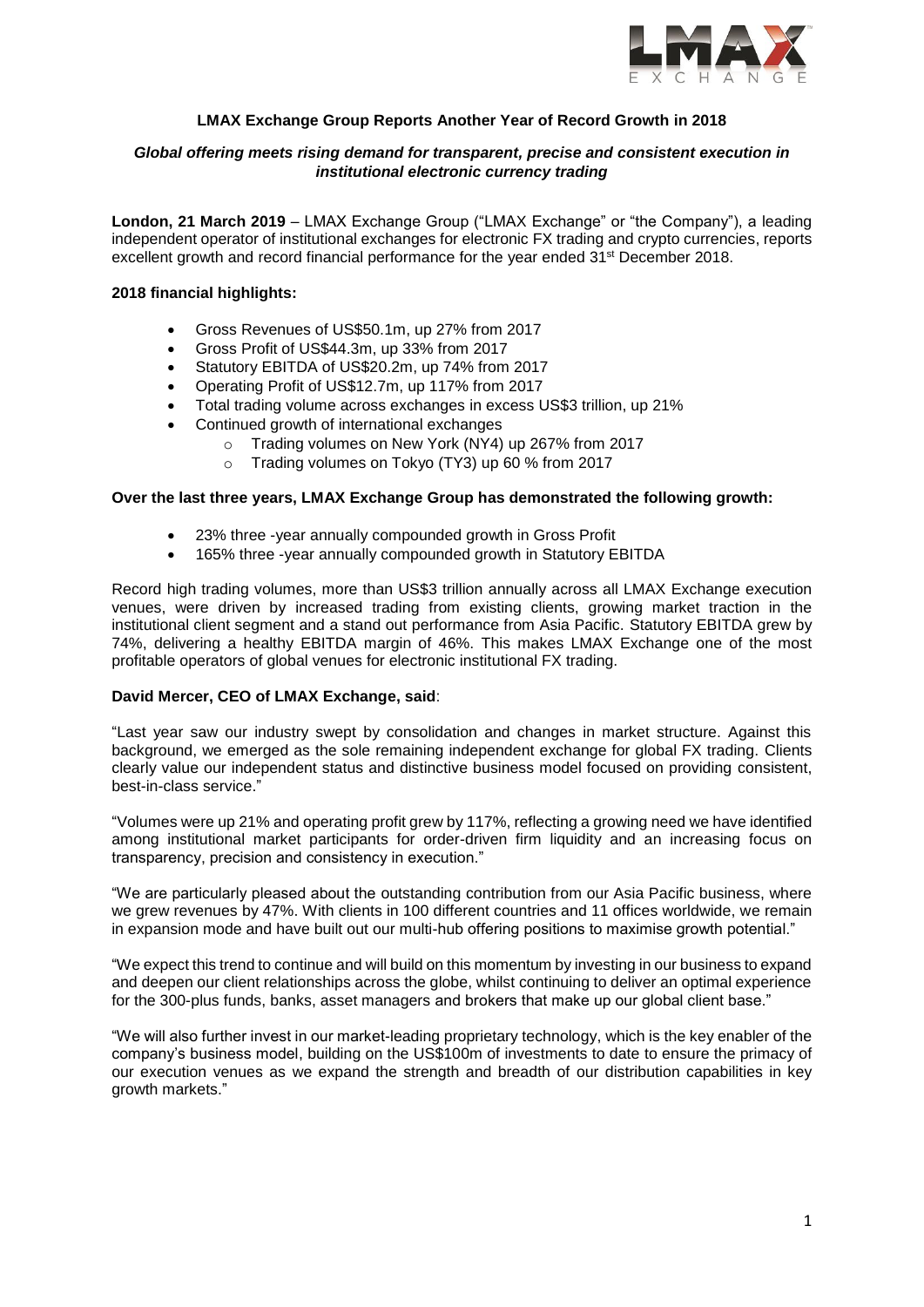

## **Key business developments in 2018:**

*Entry into the crypto currency market and the launch of the 6th exchange:* the launch of LMAX Digital in May 2018 saw the Company become the first established FX execution venue to enter the deliverable crypto currency market and the only deliverable crypto currency exchange dedicated to institutional clients. LMAX Digital was the Company's fastest growing exchange during 2018 and is wellpositioned for the anticipated entry of institutional investors and global clearing banks into cryptocurrency industry.

*Consolidation of ownership:* against this background of strong growth, the Company completed a leveraged buyout, bringing 95% of LMAX Exchange Group under management ownership. This transaction confirms the Company's independent status at a time of rapid industry consolidation among OTC FX execution venues, which has seen large exchange groups expand into the asset class.

*Transition of MTF and Broker businesses into distinct FCA regulated entities:* as a long-term advocate for complete transparency on trading costs and execution quality, the Company welcomed the introduction of MiFID II in 2018 and worked to successfully transition its MTF and Broker businesses into two distinct regulatory entities called LMAX Exchange and LMAX Global.

## **David Mercer, CEO of LMAX Exchange, continued:**

"As we progress into 2019, we will be placing increased focus on growing business with our global institutional client segment. Following a number of senior high calibre hires in our distribution teams, notably in EMEA and Asia Pacific, we are perfectly positioned to service these clients by convincing them about the quality of our robust, low-latency, transparent execution."

"We also expect LMAX Digital to grow exponentially in coming years in line with the institutionalisation of the crypto market."

### **– ENDS –**

**For further information, please contact:** 

**LMAX Exchange press office:** +44 (0)20 3192 2510 or [press@LMAX.com](mailto:press@LMAX.com)

**FTI Consulting:** [LMAXExchange@fticonsulting.com](mailto:LMAXExchange@fticonsulting.com)

# **Notes to Editors**

#### **About the LMAX Exchange Group:**

LMAX Exchange Group (LMAX Exchange) is a leading independent player in global financial markets. LMAX Exchange operates multiple institutional execution venues for FX trading and crypto currencies.

Leading the transformation of the global FX marketplace to transparent, fair, precise and consistent execution, LMAX Exchange has been widely recognised for industry innovation and award-winning proprietary technology. The Group's portfolio includes LMAX Exchange (FCA regulated MTF), LMAX Global (FCA regulated Broker) and LMAX Digital, the institutional crypto currency exchange.

Servicing funds, banks, brokerages, asset managers and proprietary trading firms, the company offers an anonymous, regulated and rules-based trading environment with strict price and time priority order execution at ultra-low latency. Clients benefit from access to real-time streaming market and trade data, which enables the control of execution quality and total trading costs.

LMAX Exchange operates a global exchange infrastructure with matching engines in London, New York and Tokyo. The company's institutional client base spans over 100 countries.

LMAX Exchange Group [www.lmax.com](http://www.lmax.com/)